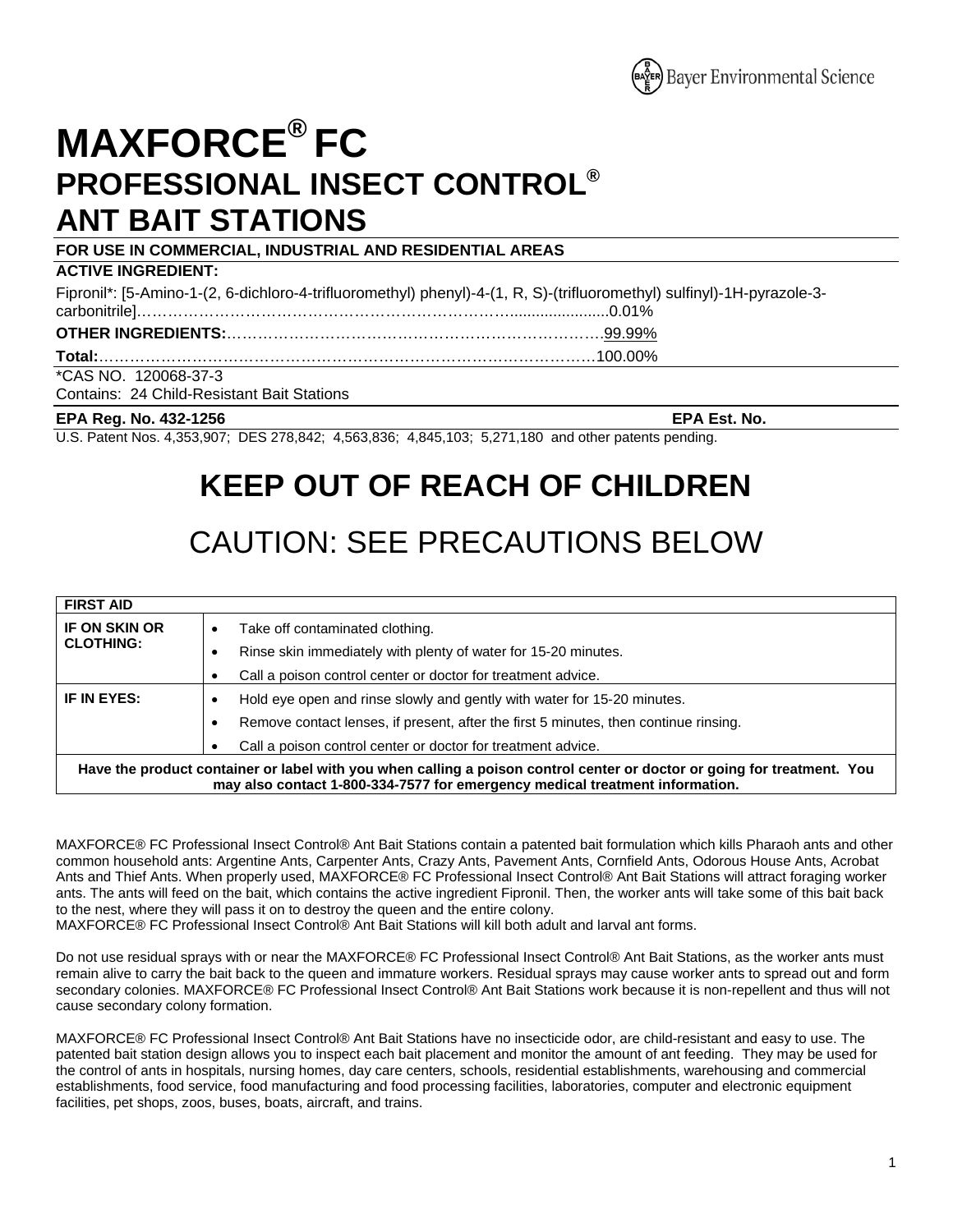MAXFORCE FC Professional Insect Control® Ant Bait Stations contain Fipronil, [a [new] active ingredient] which kills ants by ingestion and contact. In the process of ingestion or contact, Fipronil [the active ingredient] acts by blocking the GABA (Gamma Amino Butyric Acid) receptor chloride channel. Once chloride ions cannot pass through the channel, depolarization ensues resulting in continued release of excitatory transmitters and hyperexcitation of the neuron. Worker ants that have been contaminated feed the bait to the larvae in the colony. The larvae digest the solid bait and produce a liquid that contains fipronil that they feed to the rest of the colony and queen(s). This Maxforce Domino Effect<sup>™</sup> eliminates the entire colony.

## **PRECAUTIONARY STATEMENTS**

**HAZARDS TO HUMANS AND DOMESTIC ANIMALS.**

**Caution:** Wash thoroughly with soap and water after handling bait stations.

### **STORAGE AND DISPOSAL:**

Do not contaminate water, food or feed by storage and disposal. STORAGE: Store in a cool dry area out of reach of children. DISPOSAL: Wrap bait stations in several layers of newspaper and discard in trash.

## **DIRECTIONS FOR USE:**

**It is a violation of Federal law to use this product in a manner inconsistent with its labeling.** 

1. Simply place each bait station indoors or outdoors (adjacent to the home or structure) immediately next to ant trails or close to areas where ants are numerous. Nests are usually located in dark, humid and warm areas close to a water and food source. For maximum effectiveness in ant control the bait station should be placed in or near wall voids, electrical outlets (if wiring permits), potted plants, waste-paper baskets, garbage cans and sinks. Bait stations can be placed in cabinets, next to dishes, near sensitive equipment or in any place specifically listed on this label. In zoos and pet shops, place bait stations out of reach of zoo animals and pets.

2. **Indoor Use:** For normal infestations, you should use 3 MAXFORCE® FC Professional Insect Control® Ant Bait Stations in an average size room. For heavier infestations, you will need additional bait stations in each room. If infestation persists beyond two weeks, replace all bait stations where the bait has been completely consumed and relocate bait stations that show no evidence of ant feeding.

3. **Outdoor Use:** Bait stations should be placed adjacent to the home or structure near ant activity or anywhere ants may gain access to the home or structure. Application sites include electrical conduits, vents, pipe chases, concrete slabs, skylights on roofs; around ant mounds, garbage cans, and trees; along walls, window sills, sidewalks and driveways; on ground around home or structure.

4. The bait stations can be stuck to a vertical surface by peeling off the protective strip to expose adhesive.

### 5. **Do not spray the bait stations. Avoid placing the bait stations on freshly sprayed surfaces.**

6. Increased ant activity may be seen near the bait stations immediately after placement for short periods but you can expect to see less activity within three days. After placement, ant trails may be observed between the bait stations and the nests. For best results do not interfere with the ants or the stations during their use because ants must carry the bait back to destroy the queen and colony.

7. Inspect all bait stations and replace as needed for continuous control of ants.